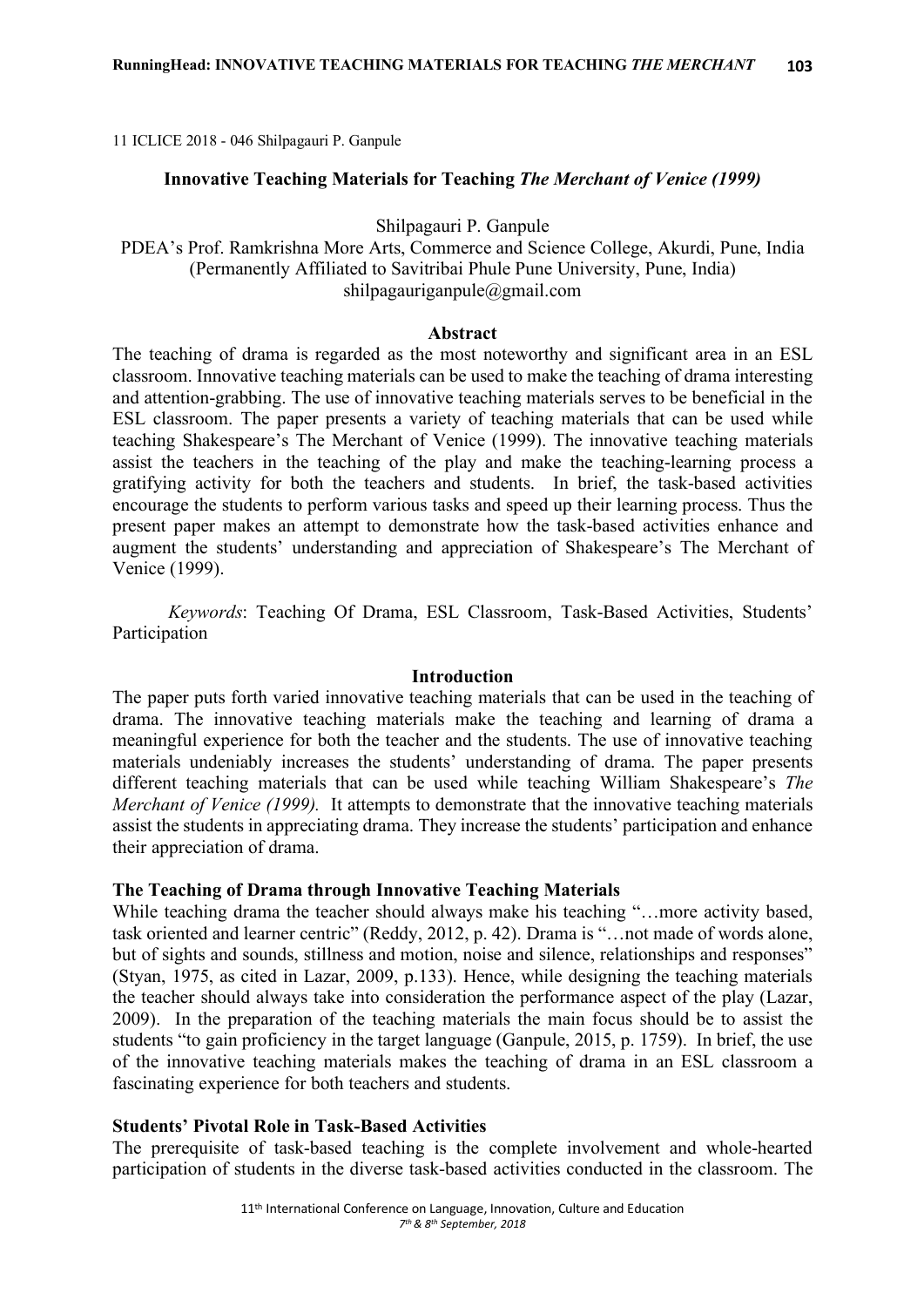teaching learning process revolves around the students. The teacher has a minimal role to play, that is, designing and executing the task-based activities and encouraging and motivating students to participate in the task-based activities. In brief, the students are at the centre of the task-based teaching (Van den Branden, 2006, Rodríguez-Bonces, J. and Rodríguez-Bonces, M., 2010). Teacher and students' roles change within a task-based approach. TBL presents learning and teaching as collaborative work.

**The Case Study: The Teaching of William Shakespeare's** *The Merchant of Venice (1999)* The present study focuses on the teaching of William Shakespeare's *The Merchant of Venice (1999). The Merchant of Venice (1999)* is a tragicomedy written by William Shakespeare is full revenge, the casket scenes, the ring episode, the romance and the disguise of Portia, the play becomes absorbing and exciting to the students. The play has a fascinating plot with a lot of surprises and excitement which attracts the students' attention and makes them enjoy the play.

# **Use of Innovative Teaching Materials in The Teaching Of** *The Merchant Of Venice (1999)*

The different innovative teaching materials can be used in the teaching of *The Merchant of Venice (1999)*. They assist the students in understanding and appreciating the play. They enhance their appreciation of the play. The diverse teaching materials that can be used in the teaching of *The Merchant of Venice (1999)* are as follows.

### **1. Watch the PowerPoint presentation and make a list of important facts of William Shakespeare's life and his works.**

In this task-based activity the teacher presents the power point presentation on William Shakespeare's life. The activity presents the important facts of William Shakespeare's life to the students. The power point presentation offers the students the life story of the playwright. It familiarizes them with the works of William Shakespeare. It develops their listening and writing skills.

- https://www.google.co.in/?gfe\_rd=cr&ei=2CS4V6Ie0ae\_BNurnPgC&gws\_rd=ssl#q= ppt++on+shaespeare
- https://www.google.co.in/?gfe\_rd=cr&ei=2CS4V6Ie0ae\_BNurnPgC&gws\_rd=ssl#q= ppt+on+william+shakespeare+work

# **2. Visit the different links given below and note down the important facts about William Shakespeare and the play The Merchant of Venice (1999).**

In this activity the students are encouraged to do self- study by making them visit the links given below and to note down the important facts. To know more about William Shakespeare the students can be asked to refer to the following links:

- www.shakespearemag.com
- www.shakepearehelp.com/the-merchant-of-venice-lesson-plans/
- http://shakespeare.palomar.edu/timeline/timeline.htm

To know more about the play the students can visit the following links:

- http://www.williamshakespeare. Info/shakespeare-play-merchant-of-venice.htm
- http://en.wikipedia.org/wiki/The Merchant of Venice#Discussion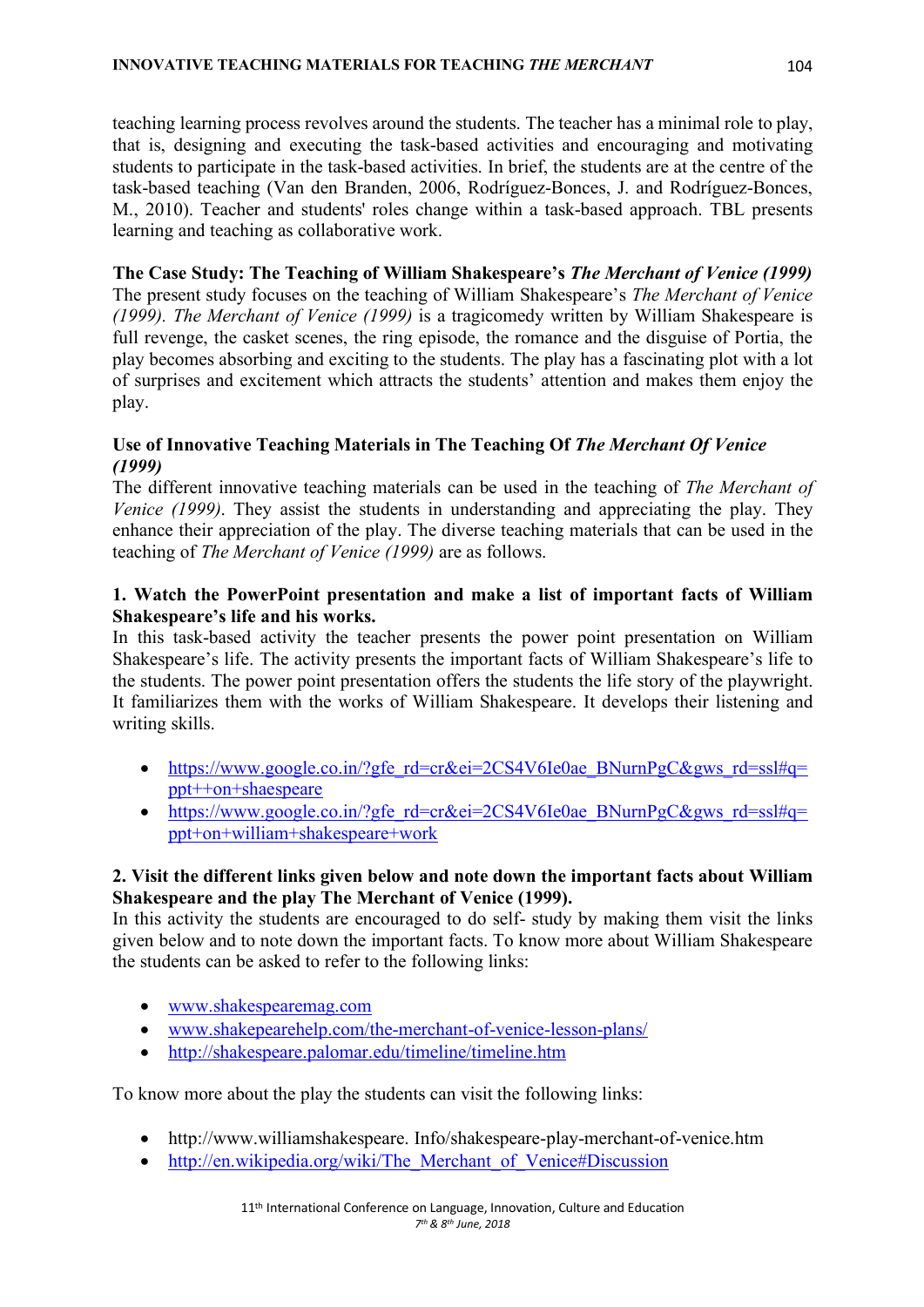### **3. Watch the PowerPoint presentation and write down the important points.**

Through this task-based activity the students get familiarized to the particulars of the play, such as, plot of the play, characters, setting, themes, motifs, symbols used in the play. The activity improves the students' listening, reading, writing and note-taking skills of students.

- https://www.google.co.in/?gfe\_rd=cr&ei=YDa4V5RHIzAuATkoaKgCQ&gws\_rd=ssl #q=ppt+on+the+merchant++of++venice
- https://www.google.co.in/?gfe\_rd=cr&ei=2CS4V6Ie0ae\_BNurnPgC&gws\_rd=ssl#q= ppt+on+merchant+of+venice
- https://www.youtube.com/watch?v=P3KpmAdtlaU

# **4. Study the sociogram presenting different characters of the play.**

This task-based activity makes the students draw a sociogram which displays the characters of the play. It helps the students to know the relationship amongst the characters. It enhances their thinking and predicting skills.



(Seetbm=isch&q=diagram+on+characters+in+shakespeare's+the+merchant+of+venice&imgr c=FZ4xTYzKIR-IBM%3A)

# **5. Read the play.**

The teacher allots the students different roles and asks them to read the text of the play. The students enjoy reading of the play. The reading of each scene and act are followed by discussion. This activity improves the students' reading and thinking skills. The act wise reading of the text is followed by a discussion amongst the students regarding the characterization, setting and plot of the play. In this activity the students are encouraged to participate in the discussion followed by the reading of the different acts. This activity helps the students to acquaint with the characters, to know the setting, to apprehend the storyline and to comprehend the happenings in the plot structure. It also improves the students' reading, listening and speaking skills. It enables the students to read written English correctly. It enables them to use appropriate sounds, juncture, stress and intonation patterns in reading English. It enables them to guess the meaning of unfamiliar words and phrases in the context. It enables the students to understand the lexical and structural meanings of the words, phrases and sentences. It helps the students recognize the meaning of various graphic signals that is, punctuation mark, paragraph indentation, capitalization, etc.. (Ganpule, 2014, p. 172) The teacher can also provide the audio of the play before the actual reading of the play in the class.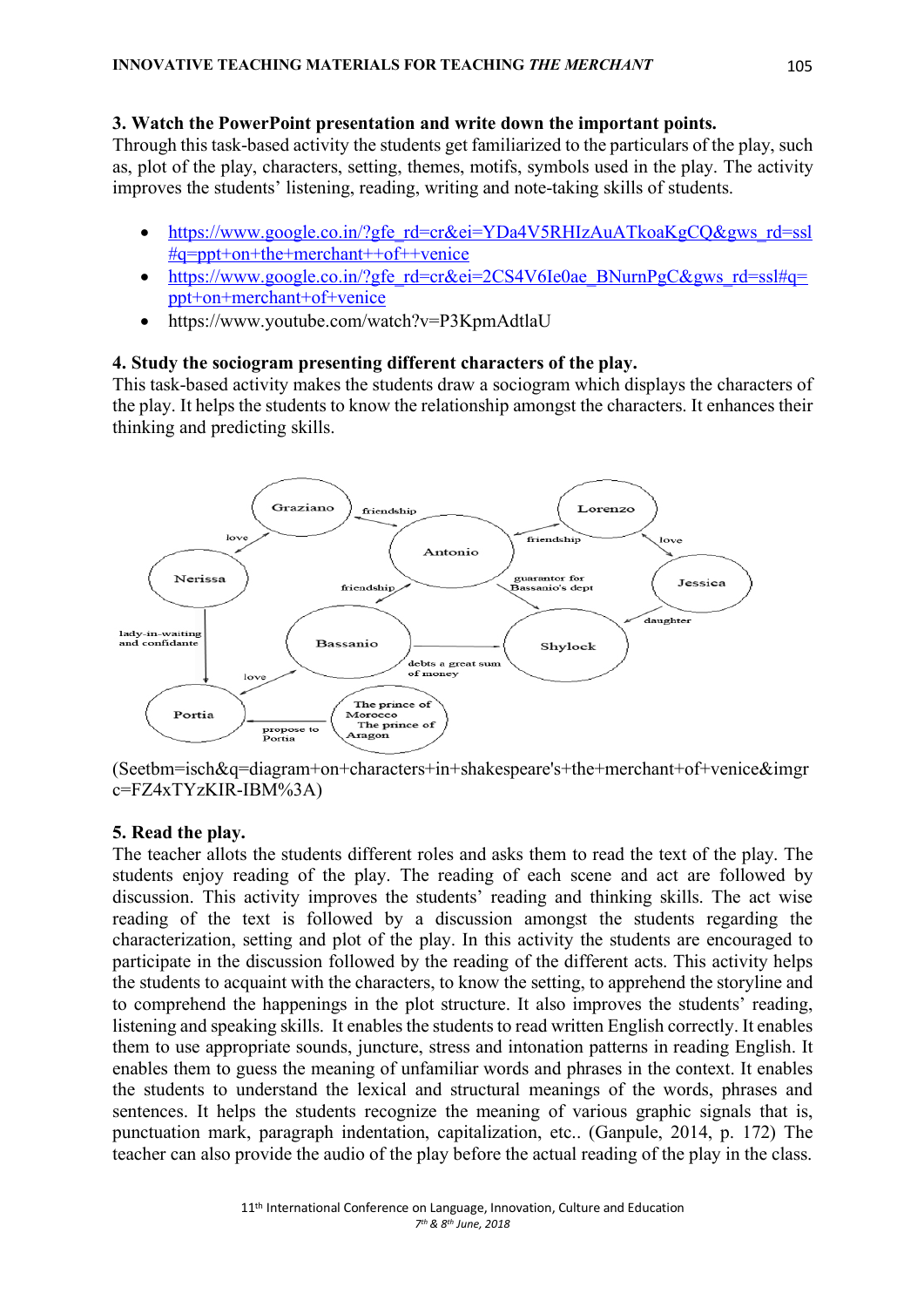The link of the audio of the play is:

1. https://archive.org/details/merchant\_of\_venice\_1005\_librivox

# **6. Watch the video clips and participate in the discussion following them.**

In this activity the video clips of different acts of the play are screened. After the screening the students are encouraged to participate in the discussion. This activity helps the students to develop their listening, speaking and cognitive skills.

# **7. Rewrite the following sentences in paragraph form in the correct sequence (Collie and Slater, 2009, p. 180).**

This task-based activity makes the students rearrange the given sentences in the correct chronological sequence. This activity helps the students to know the niceties of the plot the play. It enhances their reading, writing and cognitive skills.

# **Worksheet 1**

# **Rewrite the following sentences in paragraph form, in the correct sequence.**

- 1. This is because some of the ships laden with cargo would return back within three months.
- 2. Antonio is a merchant living in Venice.
- 3. Bassanio likes a very rich young woman named Portia who lives in the town of Belmont.
- 4. Antonio and Bassanio are very good friends.
- 5. So, he decides to borrow three thousand ducats from a very rich Jew whose name is Shylock.
- 6. Antonio must return back the borrowed amount within three months.
- 7. Bassanio wants to marry this young woman.
- 8. Antonio wants to help his friends.
- 9. If he fails to do so, Shylock would cut a pound of flesh from Antonio's body.
- 10. Antonio feels confident that he can repay the amount in the stipulated period of time.
- 11. This can be possible only if he becomes rich.

# **Worksheet 2**

# **Rewrite the following sentences in paragraph form, in the correct sequence.**

1. One of the caskets conveys the message that the one who has chosen that particular casket can marry Portia.

- 2. Her father has laid down a strange condition in his will.
- 3. The Prince of Arragon chooses the silver casket. He is disappointed to find 'the portrait of a blinking idiot.'
- 4. There are three caskets made of silver, gold and lead.
- 5. Many rich young men want to marry Portia.

6. The Prince of Morocco chooses the golden casket. He is disappointed to find in it a skull and a deriding message.

- 7. Just then news is received that Bassanio has arrived in Belmont with his friend, Gratiano.
- 8. He announces that he wishes to marry Portia.

# **Worksheet 3**

# **Rewrite the following sentences in paragraph form, in the correct sequence.**

1. It is really difficult to decide whether he should select the gold casket, the silver casket or the lead casket.

2. She wants him to offer her dowry of six thousand ducats to Shylock to calm him.

3. Bassanio's true friend, Lorenzo, who is an artist, elopes with Jessica, Shylock's daughter.

4. It so happens that Gratiano, the loquacious friend of Bassanio wishes to marry Nerissa who happens to be Portia's waiting woman.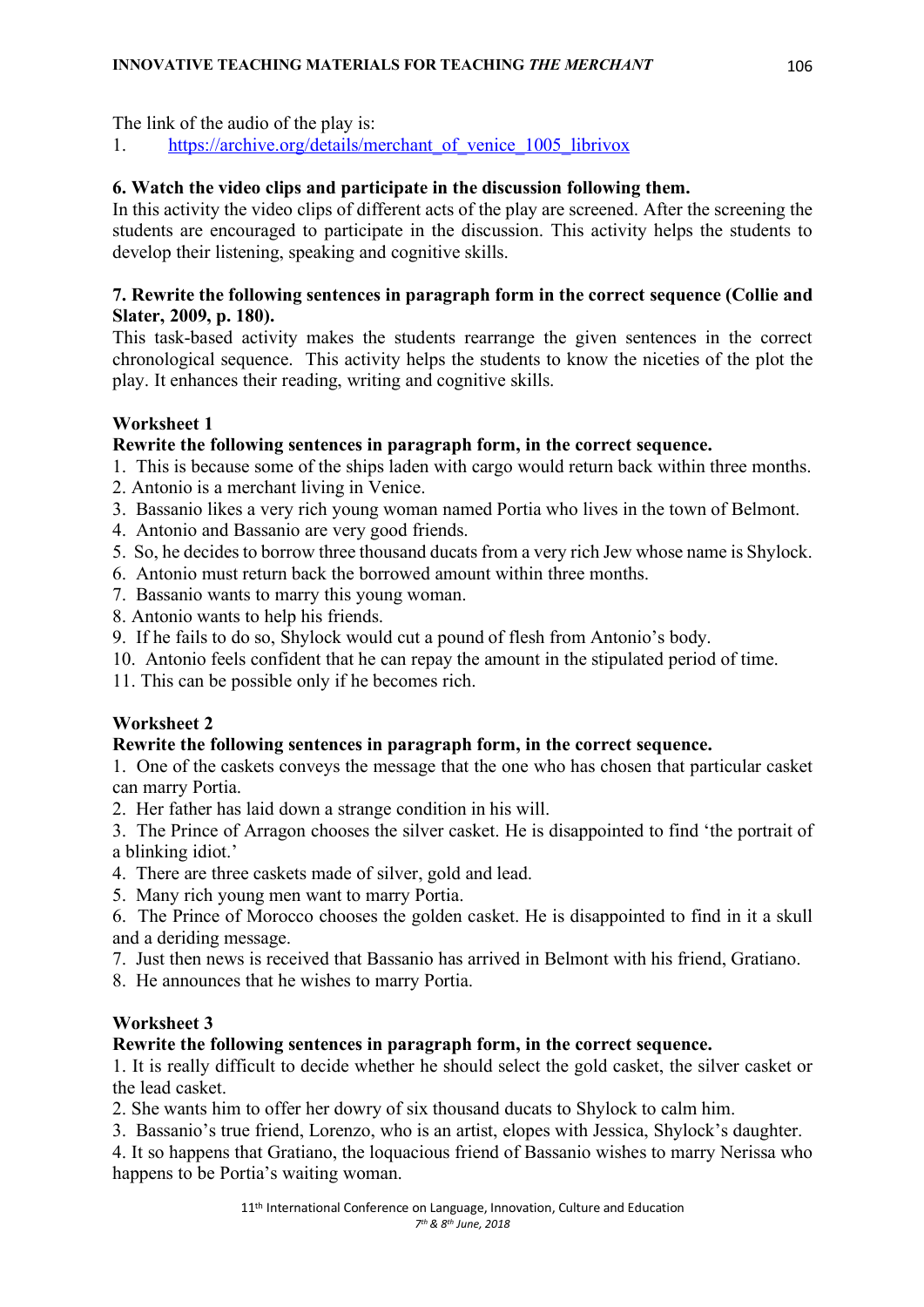5. Portia and Nerissa give rings to Bassanio and Gratiano.

6. Both of them wish that the rings should be kept secure. If the rings were to be lost, it would be construed to mean that their courtship is over.

7. The sad news that Antonio's vessels have been lost is announced.

8. It is also learnt that Shylock is urgently demanding his pound of flesh.

9. Portia understands the urgency of the matter and asks Bassanio to start for Venice immediately.

- 10. He rightly choses the lead casket.
- 11. Thus he is eligible to marry Portia.
- 12. Portia asks Lorenzo and Jessica to stay in Belmont.
- 13. She leaves for Venice in the guise of a doctor of law.
- 14. Nerissa accompanies her as the clerk of the doctor of law.
- 15. Bassanio has to make a choice from the three caskets.

# **8. Read the passage carefully and answer the following questions.**

The passages from the play are given to the students and they are asked to read them carefully. After reading the passages the students think and write the answers. This activity facilitates the students in improving their writing skill.

# **Worksheet 1**

**Shylock:** This kindness will I show. Go with me to a notary; seal me there Your single bond, and, in a merry sport, If you repay me not on such a day, In such a place, such sum or sums as are Expressed in the condition, let the forfeit Be nominated for an equal pound Of your fair flesh, to be cut off and taken In what part of your body pleaseth me. **Antonio:** Content, in faith; I'll seal to such a bond, And say there is much kindness in the Jew. **Bassanio:** You shall not seal to such a bond for me; I'll rather dwell in my necessity. **Antonio:** Why, fear not, man I will not forfeit it-Within these two months, that's a month before This bond expires, I do expect return Of thrice three times the value of this bond (Shakespeare, 1999, p.20).

# **Questions:**

- 1. Comment on the friendship between Antonio and Bassanio.
- 2. Why did Antonio sign the bond?
- 3. What was the bond?
- 4. Comment on the character of Shylock.
- 5. What is the significance of the passage in plot of the play?

# **Worksheet 2**

Portia: Soft! The Jew shall have all justice, soft, no haste! He shall have nothing but the penalty. Gratiano: O Jew! An upright judge, a learned judge!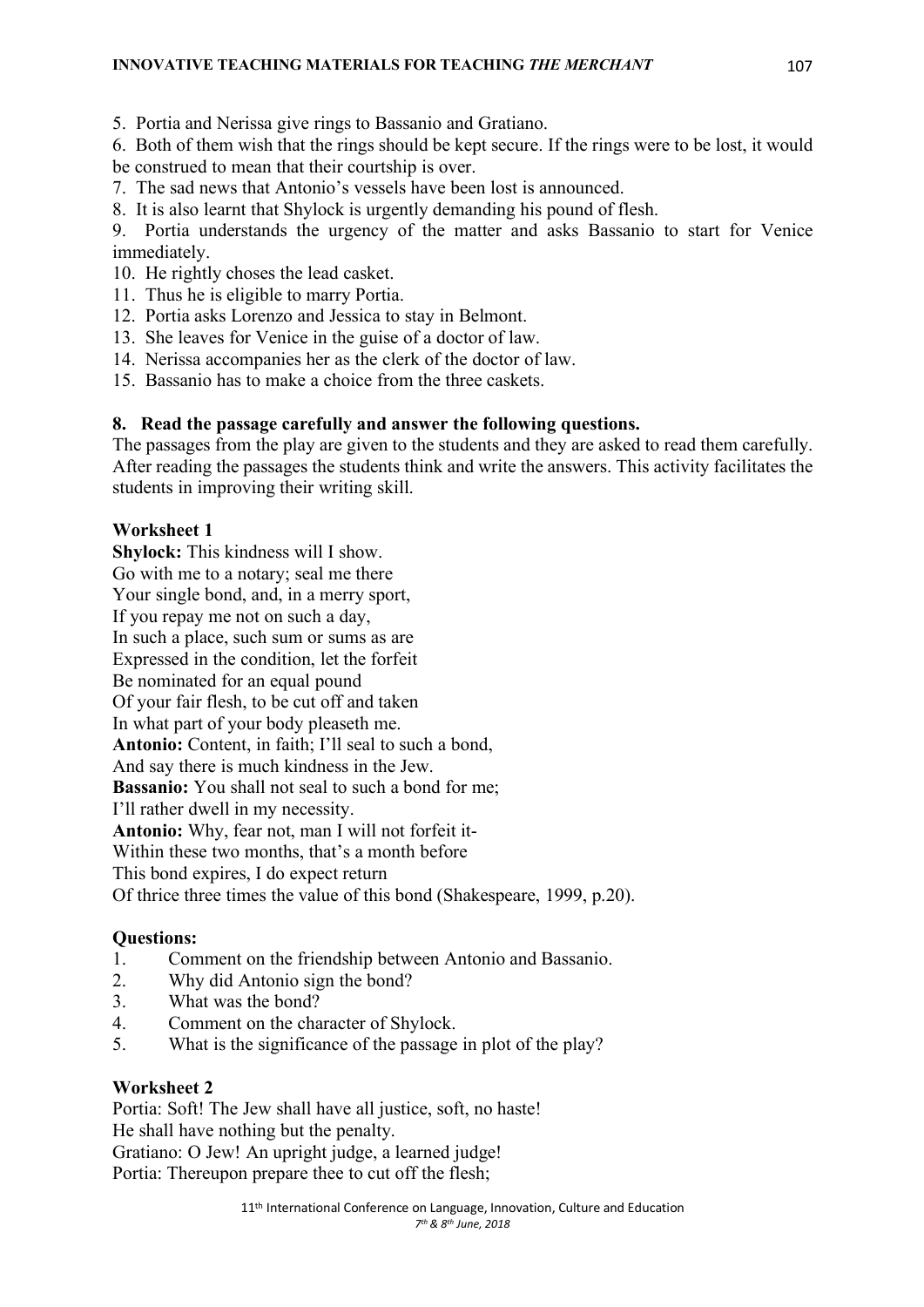Shed thou no blood, nor cut thou less nor more But just a pound of flesh. If thou tak'st more Or less than a just pound, be it but so much As makes it light or heavy in the substance Or the division of the twentieth part Of one poor scruple – nay, if the scale do turn But in the estimation of a hair, Thou diest, and all thy goods are confiscate. Gratiano: A second Daniel, A Daniel, Jew!- Now, infidel, I have you on the hip. Portia: Why doth the Jew pause? [To Shylock] Take thy forfeiture. Shylock: Give me my principal, and let me go (Shakespeare, 1999, pp.92-93).

### **Questions:**

- 1. What is significance of the passage in plot of the play?
- 2. How did Portia teach a lesson to Shylock?
- 3. What is the stipulation for getting the pound of flesh?
- 4. Comment on Portia's wit.
- 5. Why did Shylock demand only for his principal amount?

#### **Worksheet 3**

Jessica: I am sorry thou wilt leave my father so: Our house is hell, and thou, a merry devil, Didst rob it of some taste of tediousness. But fare thee well, there is a ducat for thee: And, Launcelot, soon at supper shalt thou see Lorenzo, who is thy new master's guest: Give him this letter; do it secretly; And so farewell: I would not have my father See me in talk with thee. Launcelot: Adieu! Tears exhibit my tongue. Most beautiful pagan, most sweet Jew! If a Christian did not play the knave and get thee, I am much deceived. But, adieu: these foolish drops do something drown my manly spirit: adieu. Jessica: Farewell, good Launcelot. Alack, what heinous sin is it in me To be ashamed to be my father's child! But though I am a daughter to his blood, I am not to his manners. O Lorenzo, If thou keep promise, I shall end this strife, Become a Christian and thy loving wife (Shakespeare, 1999, p.32).

#### **Questions:**

- 1. Comment on Jessica's relation with her father.
- 2. Whom did Jessica give to Launcelot? Why did she want Launcelot to maintain secrecy?
- 3. Why did Jessica call her house "a hell"?
- 4. What is significance of the passage in plot of the play?
- 5. What assurance was given by Jessica to Lorenzo?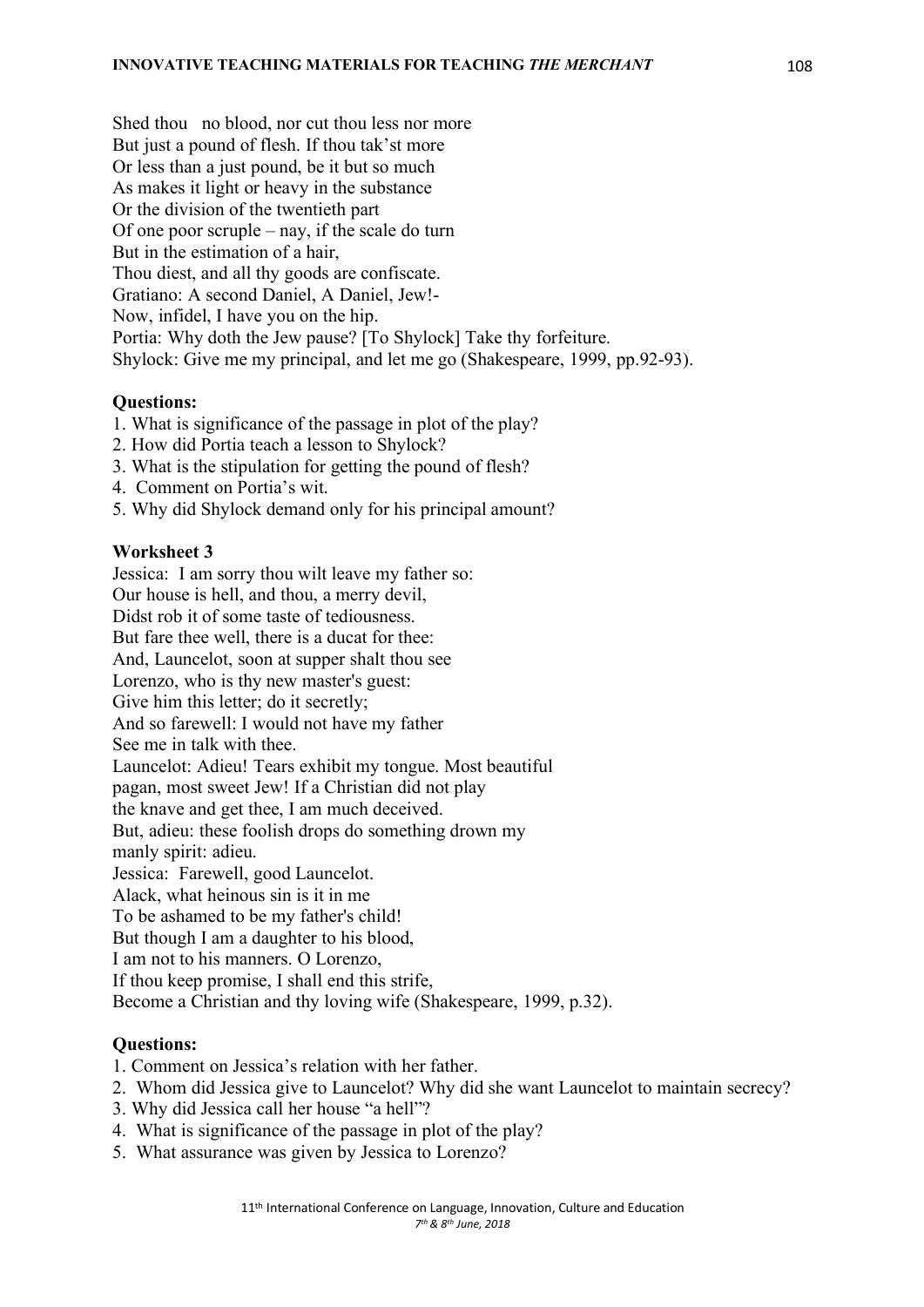### **Worksheet 4**

Bassanio: Portia, forgive me this enforced wrong; And, in the hearing of these many friends, I swear to thee, even by thine own fair eyes, Wherein I see myself-- Portia: Mark you but that! In both my eyes he doubly sees himself; In each eye, one: swear by your double self, And there's an oath of credit. Bassanio: Nay, but hear me: Pardon this fault, and by my soul I swear I never more will break an oath with thee. Antonio: I once did lend my body for his wealth; Which, but for him that had your husband's ring, Had quite miscarried: I dare be bound again, My soul upon the forfeit, that your lord Will never more break faith advisedly. Portia: Then you shall be his surety. Give him this And bid him keep it better than the other. Antonio: Here, Lord Bassanio; swear to keep this ring. Bassanio: By heaven, it is the same I gave the doctor! Portia: I had it of him: pardon me, Bassanio; For, by this ring, the doctor lay with me (Shakespeare, 1999, p.112). **Questions:** 

- 1. Comment on the friendship between Antonio and Bassanio.
- 2. What assurance did Antonio give to Portia for accepting Bassanio as husband? Why?
- 3. Why did Portia ask Bassanio to excuse her?
- 4. Why did Bassanio plead Portia to forgive him?
- 5. What is the significance of the ring episode in the plot of the play?

# **9. Guess what would have happened if….?**

In this activity the students are divided into groups and each group is given an unlikely situation and is asked to think about the possibility of the situation. This activity makes the students to think independently about the specified situation. It also helps them to develop their speaking skills as they discuss things amongst themselves. It helps the students to deploy their cognitive sub-skills such as predicting, anticipating, guessing from the context, using the previous experience etc. (Ganpule, 2014, p.174).

- 1. Antonio would not have signed the bond.
- 2. Portia would not have taken the disguise of Balthazar.
- 3. Jessica would not have eloped with Lorenzo.

| <b>Setting</b> | <b>Temporal</b>       | Genre        |
|----------------|-----------------------|--------------|
|                | Geographical          |              |
|                | <b>Physical</b>       | <b>Tone</b>  |
| <b>Plot</b>    | <b>Rising Action</b>  | <b>Theme</b> |
|                | <b>Climax</b>         |              |
|                | <b>Falling Action</b> | <b>Major</b> |
|                |                       | Conflict     |

### **10. Fill in the grid with brief remarks.**

*Grid 1: Elements of the Play*

11<sup>th</sup> International Conference on Language, Innovation, Culture and Education *7th & 8th June, 2018*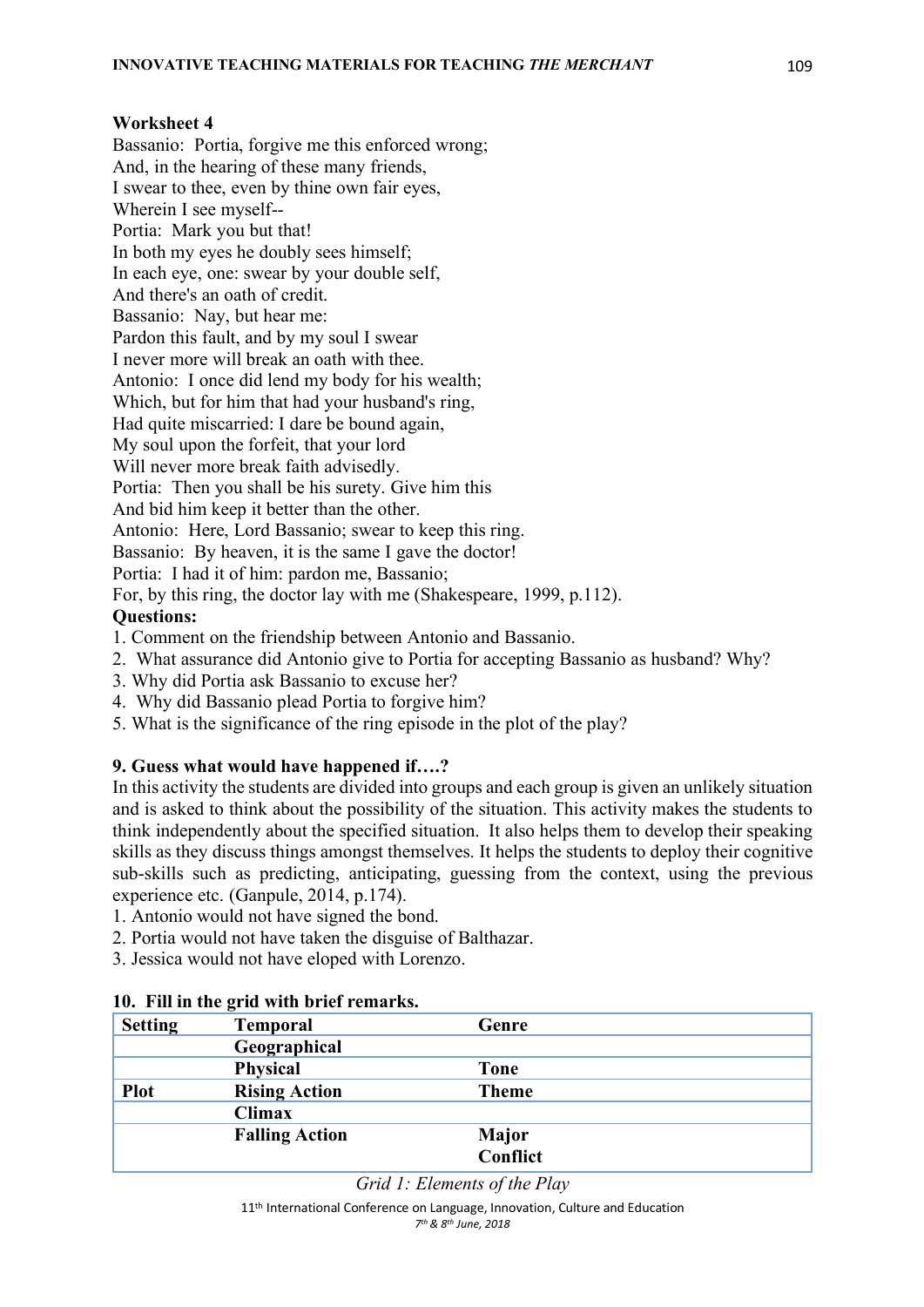In this activity the students are presented with a grid. They are asked to fill it with appropriate details. This activity helps the students to revise the facts that they have already known. It helps them to enhance their writing skill. It helps them to organize the thoughts and ideas logically (Ganpule, 2014, p. 175).

# **11. Prepare a poster.**

In this activity the students are divided into groups and are asked to prepare a poster on the given topics. This activity enhances the students' imaginative power. It appeals to the creativity of the students and also helps them in understanding the play (Ganpule, 2014, p.175).

- 1. Prepare a poster on the casket scenes.
- 2. Prepare a poster on the trial scene.
- 3. Prepare a poster on the life of Shakespeare.
- 4. Prepare a poster on the works of Shakespeare.

### **12. Write a letter on the given topic.**

In this activity the students are asked to imagine themselves as characters and write a letter from the point of view of the given characters. This activity enhances the students' writing skills and cognitive skills. This activity appeals to the students' imaginative power and make them envisage the point of view of the characters. The students like this activity very much. They predict, anticipate and use their previous knowledge to write the letter. It enables the students to use proper punctuation marks in writing the letter and to use words appropriately (Ganpule, 2014, p.176).

1. A love letter written by Bassanio expressing his love for Portia.

2. A letter written by Jessica to Shylock before leaving the house with Lorenzo.

### **13. Choose a role card and give a performance.**

In this activity a pair or group of students are asked to choose a role card and give a performance on the situation mentioned on the card. In this activity the students are given practice in oral communication. This activity builds their confidence, minimizes their stage fright and makes them use language in different situations. This activity also enhances their understanding of the play. The students enjoy this activity (Ganpule, 2014, pp.177-78).

- 1. Bassanio expressing his love for Portia
- 2. An agreement between Shylock and Antonio for a loan of three thousand ducats
- 3. Portia and Nerissa talking about the different suitors who had come
- 4. The Prince of Morocco's disappoint to find the 'portrait of a blinking idiot'
- 5. Elopement of Jessica with Lorenzo
- 6. The prince of Aragon's disappointment to choose the wrong casket
- 7. Bassanio's choice of the lead casket
- 8. Portia cross examining Shylock in the trial scene
- 9. Bassanio and Gratiano meeting Portia and Nerissa and getting enquired about the ring

# **14. Watch** *the movie The Merchant of Venice (1999)* **and write a review of the same.**

In this activity after the screening of the film the students are asked to comment on the use of setting, music, props etc. and are asked to comment on the direction, caste etc. This activity assists the students to improve their writing skills. It also helps them to scrutinize the play as a whole (Ganpule, 2014, p.177). The links of the movie are:

- https://www.youtube.com/watch?v=-bZWZEwY21Q
- http://fullmobilemovie.com/movies/the-merchant-of-venice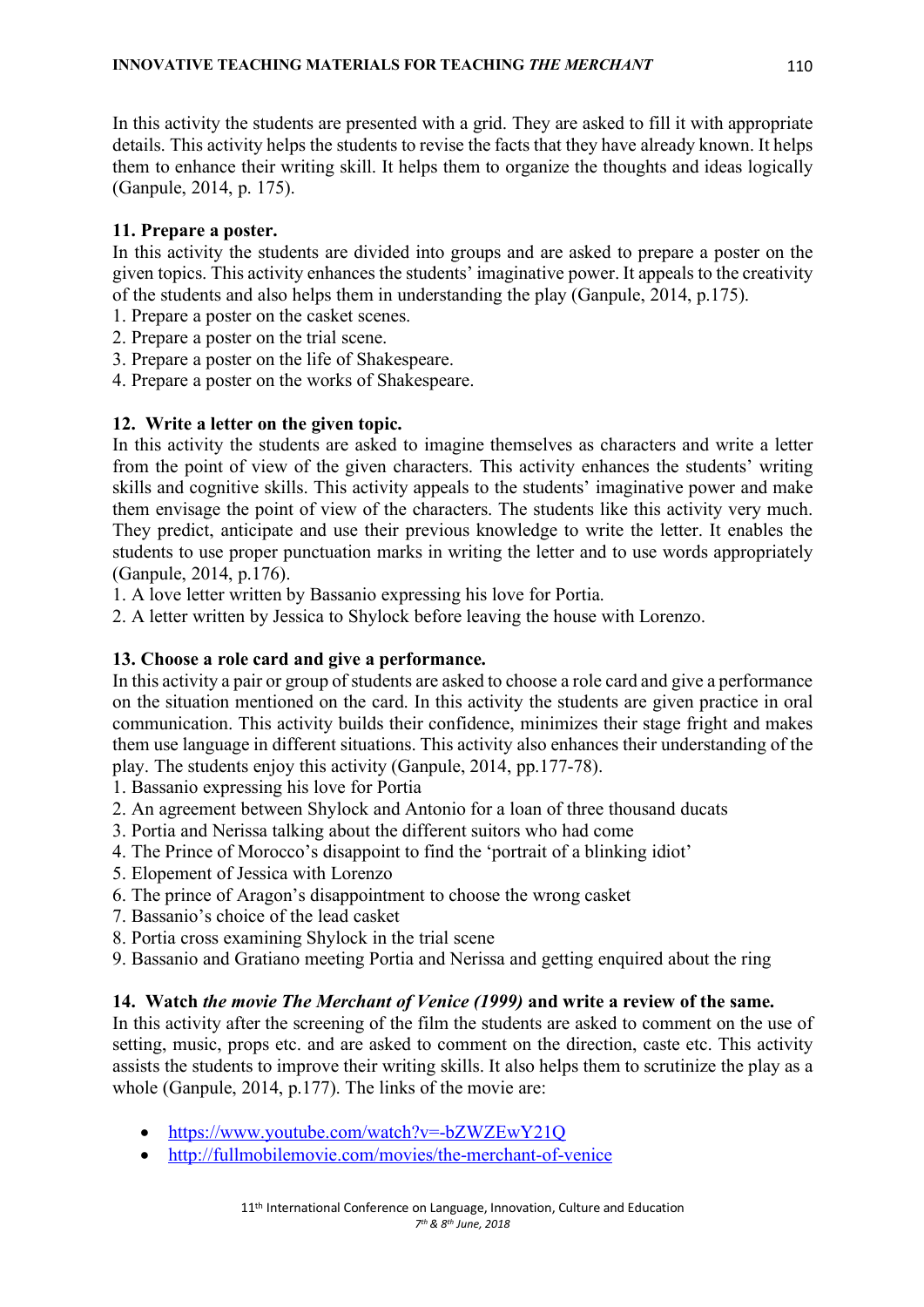#### **Conclusion**

Thus the paper presents a catalogue of diverse task-based activities that can be used for the teaching of The Merchant of Venice (1999). It points out that the students' vigorous involvement in the task-based activities augments their comprehension of the play. There is an integration of the language skills, listening, speaking, reading and writing while conceptualizing the task-based activities. The development of the cognitive sub-skills is also the objective of the task-based activities. Thus, the paper demonstrates that the task-based activities play a noteworthy part in the teaching of drama.

#### **References**

- Bowen, T. *Teaching Approaches: Task-Based Learning*. Retrieved on January 16, 2016, from http://www.onestopenglish.com/methodology/teaching-articles/teachingapproaches/teaching-approaches-task-based-learning/146502.article Task-Based Language Learning: Old Approach, New Style.
- Branden, Van den K. 2006. *Task Based Language Education. From Theory To Practice.* Cambridge: Cambridge University Press.
- Coolie, J. and Slater, S. 2009. *Literature In The Language Classroom.* New Delhi: Cambridge University Press.
- Cope, W. P. Woodstock Middle School, Cherokee County and Kennesaw State University, Georgia, Signet Classics Edition of William Shakespeare's *The Merchant of Venice:* Retrieved on January 7, 2016 from http://www.penguin.com/static/pdf/teachersguides/MerchantOfVenice.pdf
- Ganpule, S. 2014. Use of Task-Based Activities in the Teaching of Drama. Proceedings of ICOAH 2014 The International Conference on Art and Humanities (pp. 169- 181). Colombo, Sri Lanka.
- Ganpule, S. 2015. Innovative Techniques of Teaching Henrik Ibsen's A Doll's House. Proceedings of ICLLL 2015 The International Conference on Language, Linguistics and Literature (pp. 1759-1766). London: World Academy of Science, Engineering and Technology. eISSN: 1307-6892
- Gray, T. A. A Shakespeare Timeline. 1998. 21 May 2005. Retrieved January 7, 2016, from http://shakespeare.palomar.edu/timeline/timeline.htm
- Lazar, G. 2009. *Literature And Language Teaching*. New Delhi: Cambridge University Press.
- Nuan, D. *Task-Based Language Teaching: From Theory To Classroom Practice*. Retrieved January 9, 2016, from https://cdn.auckland.ac.nz/assets/education/about/centres/lipis/docs/readings/pl enary05-nunan-slides.pdf
- Shakespeare, W. 1999. *The Merchant of Venice*. New Delhi: Frank Bros. and Co. Ltd.
- Shakespeare, W. 2014. *The Merchant of Venice*. S. Ganpule (Ed.) Pune: Snehavardhan Publishing House.
- Reddy, V. A. 2012. The Changing Trends In The Teaching Of Writing. In S. Kumar (Ed.),*The Magic Of ICT In English Language Teaching* . New Delhi: Commonwealth Publishers Pvt. Ltd. ISBN: 978-81-311-0382-1.
- Rodríguez-Bonces, J. and Rodríguez-Bonces, M., 2010*. A New Lesson To Learn, Profile Issues In Teachers` Professional Development*, July 20, 2010. Retrieved on February 17, 2016 from http://www.scielo.org.co/scielo.php?pid=S165707902010000200011&script=s ci\_arttext
- Willis, D. and Willis J. 2015. *Doing Task-Based Teaching*. New Delhi: Oxford University Press.